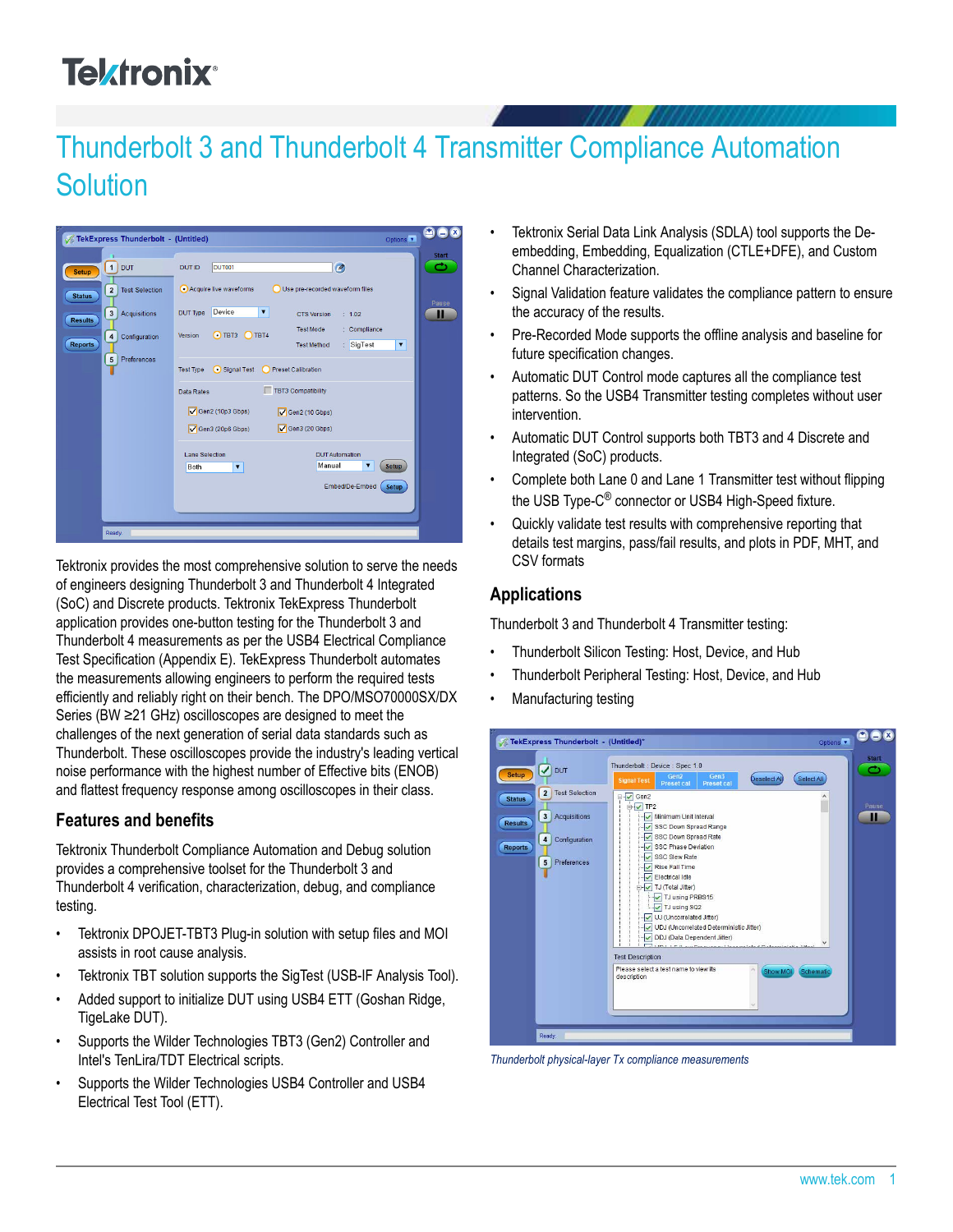## **DPOJET TBT3 plug-in debug solution**

With its fast data rate and multi-lane topology, Thunderbolt presents a number of test and measurement challenges, including fixture effects and the need to isolate crosstalk. The coupling of energy from adjacent signaling lanes adds noise and jitter that can affect system interoperability. Effective debugging requires jitter analysis tools that can properly separate and classify the jitter components of a signal, including those stemming from crosstalk.

Before the measurements are computed the cable must be deembedded. De-embed filters can be easily created using Serial Data Link Analysis software (SDLA) and then quickly entered into the DPOJET TBT3 measurement setup and saved for future use. In addition to jitter, DPOJET TBT3 also provides voltage, Spread Spectrum Clocking (SSC), and other AC parametric measurements.



*Tektronix Thunderbolt debug solution with simultaneous multiple test point analysis*

#### **TekExpress Thunderbolt automation solution**

For compliance testing, TekExpress TBT automates the instrument setup as required by the Thunderbolt specification including an adequate time window for SSC analysis and Phase locked loop (PLL) settings for jitter/eye analysis. The port microcontroller enables automated device automation through test pattern initiation. TekExpress TBT allows the user to automate test modes while integrating the required scripts or step through the test modes with manual device control. A test status window indicates the current status of waveform acquisitions, signal analysis, and results documentation. The TekExpress TBT software can be run in Offline mode which allows the user to quickly recalculate test results using saved waveforms. A detailed test report provides color-coded pass/fail indications along with test margins. TekExpress TBT can be run in the user-defined mode to debug test failures with custom settings and test limits.



*Custom measurement configuration setting for the CTLE and DFE selection*

| <b>TekExpress Thunderbolt 3</b><br><b>Tektronix</b> ®<br><b>Transmitter Test Report</b> |                     |                                   |                  |
|-----------------------------------------------------------------------------------------|---------------------|-----------------------------------|------------------|
| Setup Information                                                                       |                     |                                   |                  |
| DUT ID.                                                                                 | DUT001              | Scope Model                       | DPO733045X       |
| Date/Time                                                                               | 2/7/2022 1:51:14 AM | <b>Scope Serial Number</b>        | OU000062         |
| <b>Acquisition Mode</b>                                                                 | Live                | Scope F/W Version                 | 10.12.1 Build 26 |
| <b>DUT Control</b>                                                                      | Automated           | SPC Factory: S/W Calibration      | PASS:PASS        |
| <b>DUT Type</b>                                                                         | <b>HOST</b>         | <b>Tek Express Thunderbolt TX</b> | 10.1.1.10        |
| <b>DUT Port Number</b>                                                                  |                     | <b>Tek Express Framework</b>      | 5.6.0.106        |
| <b>Test Method</b>                                                                      | SigTest             | SigTest version                   | 0.7              |
| <b>Total Acquisition Time</b>                                                           | 00:19:51.21         | <b>CTS Version</b>                | V1.02            |
| <b>Total Analysis Time</b>                                                              | 01:48:52.29         |                                   |                  |
| <b>Over All Test Result</b>                                                             | <b>Pass</b>         |                                   |                  |
| General Comment - Thunderbolt Transmitter DUT<br>DUT COMMENT:                           |                     |                                   |                  |

| TJ TP3 using PRBS15                  |                                                                                                                                                                                                                                                                |  |        |                       |                    |                             |           |                   |
|--------------------------------------|----------------------------------------------------------------------------------------------------------------------------------------------------------------------------------------------------------------------------------------------------------------|--|--------|-----------------------|--------------------|-----------------------------|-----------|-------------------|
| <b>Measurement</b><br><b>Details</b> | <b>Data Rates</b>                                                                                                                                                                                                                                              |  | Lane   | <b>Measured Value</b> | <b>Test Result</b> | Margin                      | Low Limit | <b>High Limit</b> |
| TL_TP3_PRBS15 M<br>ax                | <b>10G</b>                                                                                                                                                                                                                                                     |  | Lane 0 | 285,73 mUI            | Pas <sub>s</sub>   | LL: NA, HL: 314.2<br>7 mUI  | <b>NA</b> | 600 mUI           |
| TLTP3_PRBS15 M<br>ax                 | <b>10G</b>                                                                                                                                                                                                                                                     |  | Lane 1 | 271.157 mUI           | Pass               | LL: NA, HL: 328.8<br>43 mUL | <b>NA</b> | 600 mUI           |
| <b>COMMENTS</b>                      | For Lane0:<br>CTLE option chosen to Optimize.<br>Best CTLE gain is: 2 dB<br>Perform DFE: True<br>DFE Tap Value( $mV$ ) = 40.5<br>For Lane1:<br>CTLE option chosen to Optimize.<br>Best CTLE gain is: 2 dB<br>Perform DFE: True<br>DFE Tap Value( $mV$ ) = 40.3 |  |        |                       |                    |                             |           |                   |

*Detailed test report with measurement results, limits, setup details, and screen shots*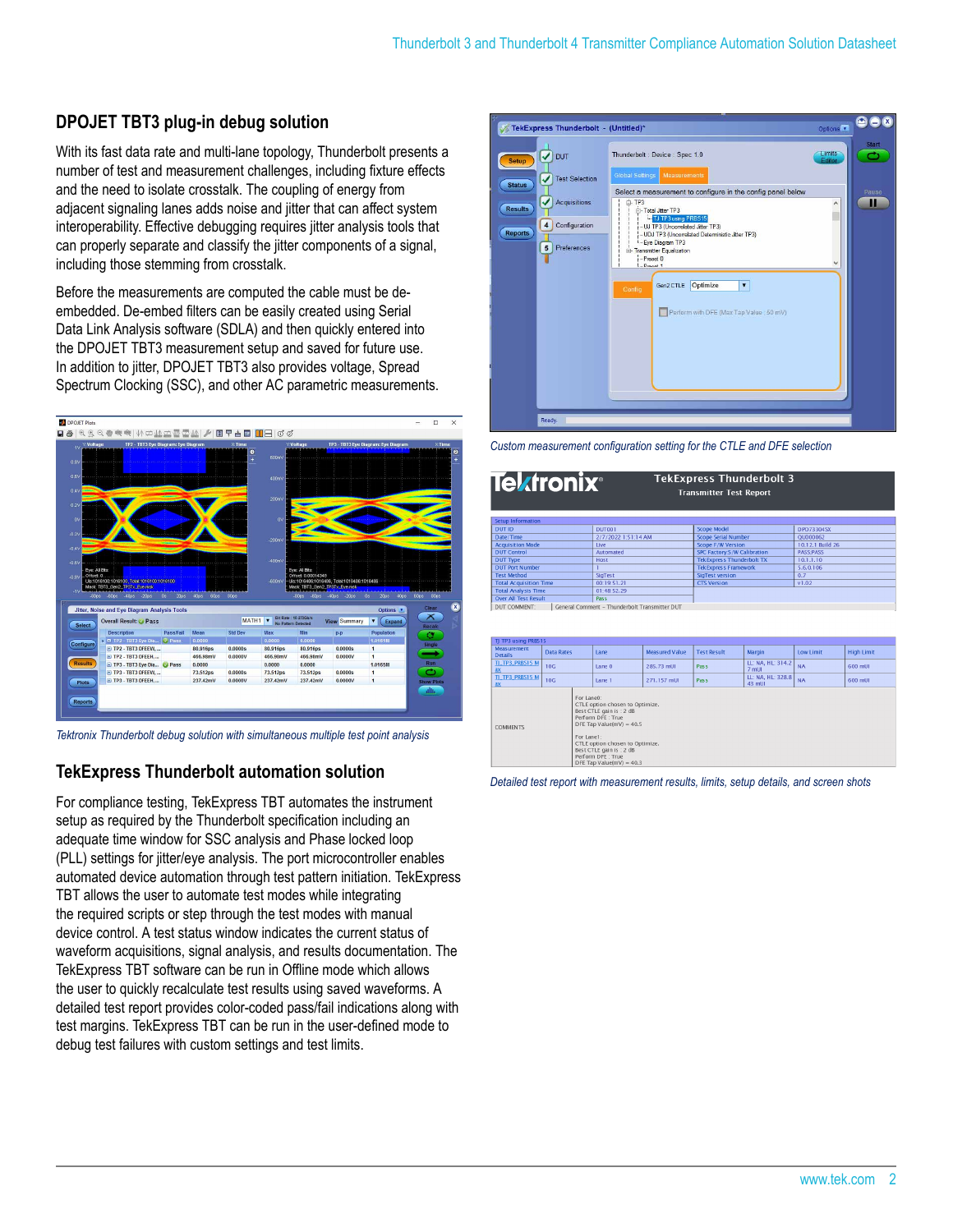# **Ordering information**

#### **TekExpress TBT3 transmitter compliance and debug solution**

| DPO/MSO70000SX/DX <sup>1</sup>                    | Tektronix DPO (Digital Phosphor Oscilloscope) or MSO (Mixed Signal Oscilloscope) - 23 GHz and above with<br>DPOJET (DJA) and SDLA64 installed. |
|---------------------------------------------------|------------------------------------------------------------------------------------------------------------------------------------------------|
| DPO/MSO70000SX/DX Opt.<br><b>TBT3<sup>2</sup></b> | TekExpress TBT3 Tx Compliance and DPOJET: TBT3 Tx/Rx Measurement Plugin Solution (Requires Opt. CIO,<br>DJA, and SDLA64)                       |
| DPO-UP TBT3 <sup>2</sup>                          | TekExpress TBT3 Tx Compliance and DPOJET: TBT3 Tx/Rx Measurement Plugin Solution (Requires Opt. CIO,<br>DJA, and SDLA)                         |
| DPOFL-TBT3 <sup>2</sup>                           | TekExpress TBT3 Tx Compliance and DPOJET: TBT3 Tx/Rx Measurement Plugin Solution (Requires Opt. CIO,<br>DJA, and SDLA64); Floating             |
| DPOFT-TBT3 <sup>2</sup>                           | TekExpress TBT3 Tx Compliance and DPOJET: TBT3 Tx/Rx Measurement Plugin Solution (Requires Opt. CIO,<br>DJA, and SDLA64); Floating Trial       |

#### **Recommended TBT3 controller, high-speed test fixture, and accessories**

| Item                                                                                                                    | Vendor                     | <b>Quantity</b> |
|-------------------------------------------------------------------------------------------------------------------------|----------------------------|-----------------|
| <b>TBT3 Controller and High-Speed Test Fixtures:</b><br>640-0961-000 <sup>3</sup> OR 640-0535-000 and<br>640-0847-000 4 | <b>Wilder Technologies</b> |                 |
| SMP(F) to 2.92 mm(F) Adapter: SM8852                                                                                    | <b>Fairview Microwave</b>  | Minimum 4       |
| SMP Terminators: ST2643 (Optional)                                                                                      | <b>Fairview Microwave</b>  |                 |
| <b>PMCABLE1M Phase Matched SMA cable set</b>                                                                            | <b>Tektronix</b>           |                 |

### **Oscilloscope and software prerequisite requirements**

| <b>Required software</b> | <b>Description</b>                                                                                                                                                                                                                                                         |  |
|--------------------------|----------------------------------------------------------------------------------------------------------------------------------------------------------------------------------------------------------------------------------------------------------------------------|--|
| <b>Operating System</b>  | DPO/MSO70000SX/DX with Microsoft Windows 10 OS                                                                                                                                                                                                                             |  |
| DUT Control Tool         | If using the USB4-TPA-UC controller, then the USB4 Electrical Test Tool (ETT) v 0.9.7 (or above)<br>should be available on the oscilloscope. The USB4ETT is available on the USB-IF Test Tools site<br>(www.usb.org/document-library/usb4ett).                             |  |
|                          | If using the TBT-TPA-UHG2 controller, then Intel TenLira or TDT (Thunderbolt Diagnostic Tool)<br>software with Thunderbolt Electrical Scripts should be available on the oscilloscope. Intel's<br>software can be downloaded from Intel's Resource and Design Center site. |  |
| Table continued          |                                                                                                                                                                                                                                                                            |  |

<sup>1</sup> Required options: Opt. DJA and Opt. SDLA64. Optional items: Opt. 10XL and DPO7AFP.

<sup>2</sup> Requires Opt. CIO, DJA, and SDLA64, and ≥ 21 GHz oscilloscope. Thunderbolt 4 included in the Opt. TBT3.

<sup>3</sup> Select the Wilder USB4-TPA-UC-K kit if the Thunderbolt chipset/soc used in the product is Ice Lake, Goshen Ridge, Maple Ridge, or Tiger Lake.

<sup>4</sup> Select the Wilder TBT-TPA-UHG2 controller and TBT-TPA-PR fixture if the Thunderbolt chipset used in the product is Titan Ridge or Alpine Ridge.